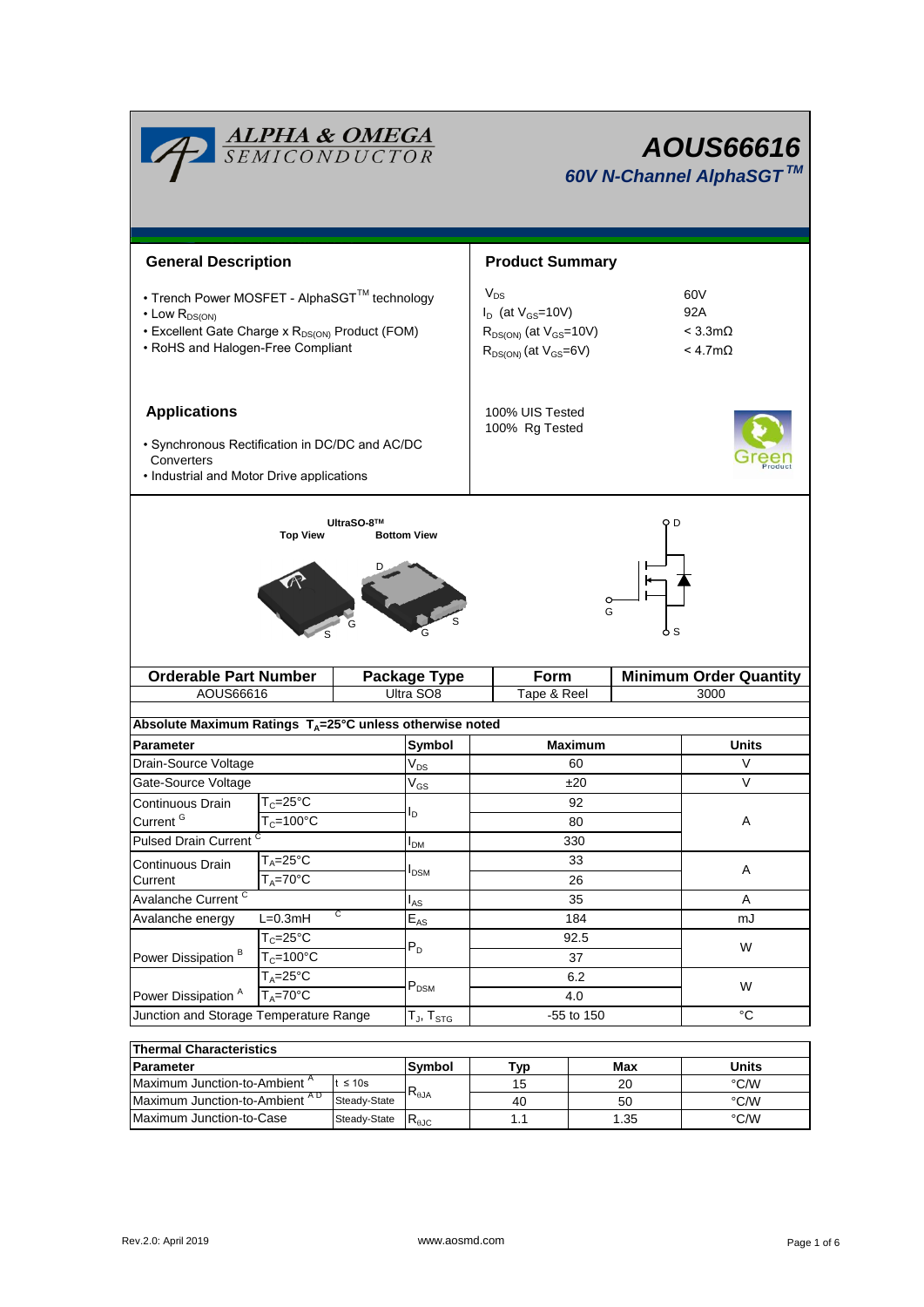

#### **Electrical Characteristics (TJ=25°C unless otherwise noted)**

| <b>Symbol</b>              | Parameter                                                        | <b>Conditions</b>                                            |                        |     | <b>Typ</b> | Max  | <b>Units</b> |  |  |
|----------------------------|------------------------------------------------------------------|--------------------------------------------------------------|------------------------|-----|------------|------|--------------|--|--|
| <b>STATIC PARAMETERS</b>   |                                                                  |                                                              |                        |     |            |      |              |  |  |
| $BV_{DSS}$                 | Drain-Source Breakdown Voltage                                   | $I_D = 250 \mu A$ , $V_{GS} = 0V$                            |                        | 60  |            |      | $\vee$       |  |  |
| $I_{DSS}$                  | Zero Gate Voltage Drain Current                                  | $V_{DS}$ =60V, $V_{GS}$ =0V                                  |                        |     |            | 1    | μA           |  |  |
|                            |                                                                  |                                                              | $T_J = 55^{\circ}C$    |     |            | 5    |              |  |  |
| $I_{GSS}$                  | Gate-Body leakage current                                        | $V_{DS} = 0V$ , $V_{GS} = \pm 20V$                           |                        |     |            | ±100 | nA           |  |  |
| $\rm V_{\rm GS(th)}$       | Gate Threshold Voltage                                           | $V_{DS} = V_{GS}$ , $I_D = 250 \mu A$                        |                        | 2.4 | 2.9        | 3.4  | $\vee$       |  |  |
| $R_{DS(ON)}$               |                                                                  | $V_{GS}$ =10V, $I_{D}$ =20A                                  |                        |     | 2.6        | 3.3  | $m\Omega$    |  |  |
|                            | Static Drain-Source On-Resistance                                |                                                              | $T_{J} = 125^{\circ}C$ |     | 4.1        | 5.2  |              |  |  |
|                            |                                                                  | $V_{GS}$ =6V, $I_{D}$ =20A                                   |                        |     | 3.5        | 4.7  | $m\Omega$    |  |  |
| $g_{FS}$                   | <b>Forward Transconductance</b>                                  | $V_{DS}=5V$ , $I_D=20A$                                      |                        |     | 100        |      | S            |  |  |
| $V_{SD}$                   | Diode Forward Voltage                                            | $IS=1A, VGS=0V$                                              |                        |     | 0.7        | 1    | V            |  |  |
| $I_{\rm S}$                | Maximum Body-Diode Continuous Current G                          |                                                              |                        |     | 92         | A    |              |  |  |
|                            | <b>DYNAMIC PARAMETERS</b>                                        |                                                              |                        |     |            |      |              |  |  |
| $C_{\text{iss}}$           | Input Capacitance                                                |                                                              |                        |     | 2870       |      | pF           |  |  |
| $\overline{C_{\rm oss}}$   | <b>Output Capacitance</b>                                        | $V_{GS}$ =0V, $V_{DS}$ =30V, f=1MHz                          |                        |     | 940        |      | pF           |  |  |
| $C_{\text{rss}}$           | Reverse Transfer Capacitance                                     |                                                              |                        | 38  |            | pF   |              |  |  |
| $R_{g}$                    | Gate resistance                                                  | $f = 1$ MHz                                                  |                        | 0.6 | 1.25       | 1.9  | Ω            |  |  |
|                            | <b>SWITCHING PARAMETERS</b>                                      |                                                              |                        |     |            |      |              |  |  |
| $Q_q(10V)$                 | <b>Total Gate Charge</b>                                         |                                                              |                        |     | 42.5       | 60   | nC           |  |  |
| $\mathsf{Q}_{\mathsf{gs}}$ | $V_{GS}$ =10V, $V_{DS}$ =30V, $I_{D}$ =20A<br>Gate Source Charge |                                                              |                        |     | 12         |      | nC           |  |  |
| $Q_{\text{gd}}$            | Gate Drain Charge                                                |                                                              |                        |     | 10         |      | nC           |  |  |
| $Q_{\rm oss}$              | Output Charge                                                    | $V_{GS}$ =0V, $V_{DS}$ =30V                                  |                        |     | 54         |      | nC           |  |  |
| $t_{D(0n)}$                | Turn-On DelayTime                                                |                                                              |                        |     | 14.5       |      | ns           |  |  |
| t,                         | Turn-On Rise Time                                                | $V_{GS}$ =10V, $V_{DS}$ =30V, R <sub>L</sub> =1.5 $\Omega$ , |                        |     | 15.5       |      | ns           |  |  |
| $t_{D(off)}$               | <b>Turn-Off DelayTime</b>                                        | $R_{\text{GFN}} = 3\Omega$                                   |                        |     | 33         |      | ns           |  |  |
| $\mathbf{t}_\text{f}$      | <b>Turn-Off Fall Time</b>                                        |                                                              |                        |     | 12.5       |      | ns           |  |  |
| $t_{rr}$                   | Body Diode Reverse Recovery Time                                 | $I_F = 20A$ , di/dt=500A/ $\mu$ s                            |                        |     | 26         |      | ns           |  |  |
| $Q_{rr}$                   | Body Diode Reverse Recovery Charge                               | $I_F = 20A$ , di/dt=500A/ $\mu$ s                            |                        |     | 87         |      | nC           |  |  |

A. The value of R<sub>0JA</sub> is measured with the device mounted on 1in<sup>2</sup> FR-4 board with 2oz. Copper, in a still air environment with T<sub>A</sub> =25°C. The Power dissipation P<sub>DSM</sub> is based on R <sub>0JA</sub> t≤ 10s and the maximum allowed junction temperature of 150°C. The value in any given application depends on the user's specific board design.

B. The power dissipation P<sub>D</sub> is based on T<sub>J(MAX)</sub>=150°C, using junction-to-case thermal resistance, and is more useful in setting the upper dissipation limit for cases where additional heatsinking is used.

C. Single pulse width limited by junction temperature  $T_{J(MAX)}$ =150°C.

D. The  $R_{AJA}$  is the sum of the thermal impedance from junction to case  $R_{AJC}$  and case to ambient.

E. The static characteristics in Figures 1 to 6 are obtained using <300 $\mu$ s pulses, duty cycle 0.5% max.

F. These curves are based on the junction-to-case thermal impedance which is measured with the device mounted to a large heatsink, assuming a maximum junction temperature of  $T_{J(MAX)}$ =150°C. The SOA curve provides a single pulse rating.

G. The maximum current rating is package limited.

H. These tests are performed with the device mounted on 1 in<sup>2</sup> FR-4 board with 2oz. Copper, in a still air environment with T<sub>A</sub>=25°C.

APPLICATIONS OR USE AS CRITICAL COMPONENTS IN LIFE SUPPORT DEVICES OR SYSTEMS ARE NOT AUTHORIZED. AOS DOES NOT ASSUME ANY LIABILITY ARISING OUT OF SUCH APPLICATIONS OR USES OF ITS PRODUCTS. AOS RESERVES THE RIGHT TO IMPROVE PRODUCT DESIGN,FUNCTIONS AND RELIABILITY WITHOUT NOTICE.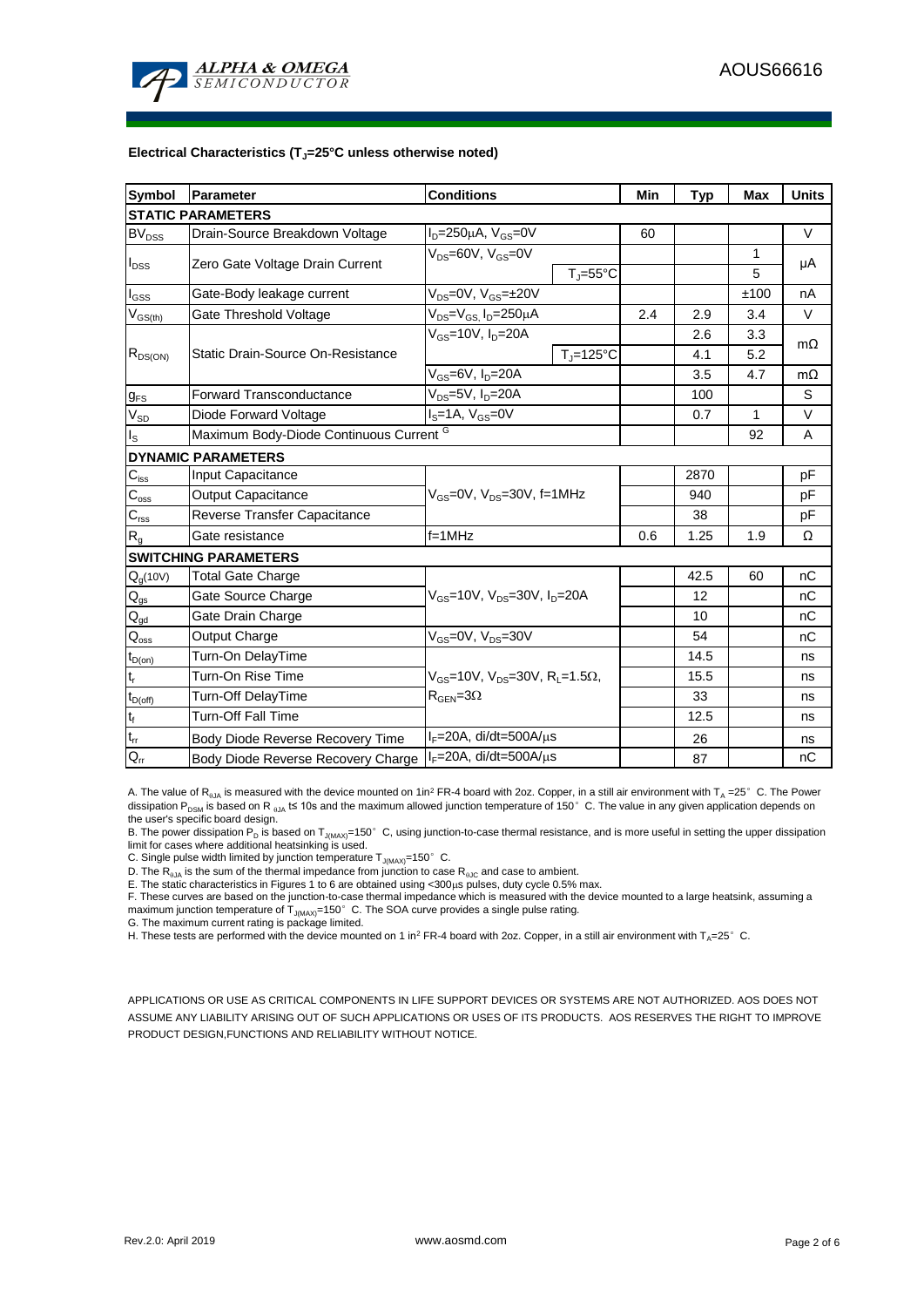

### **TYPICAL ELECTRICAL AND THERMAL CHARACTERISTICS**

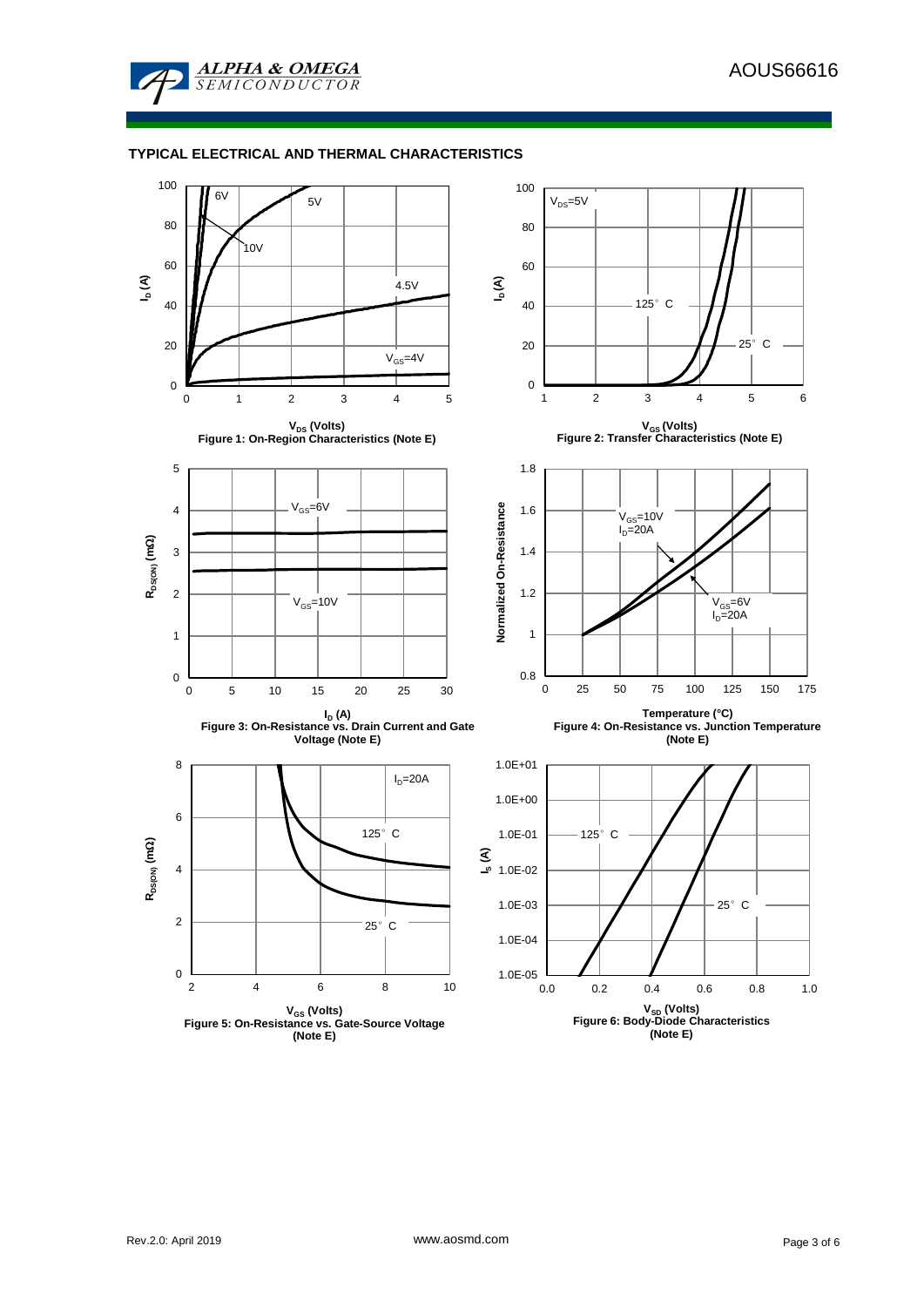

#### **TYPICAL ELECTRICAL AND THERMAL CHARACTERISTICS**



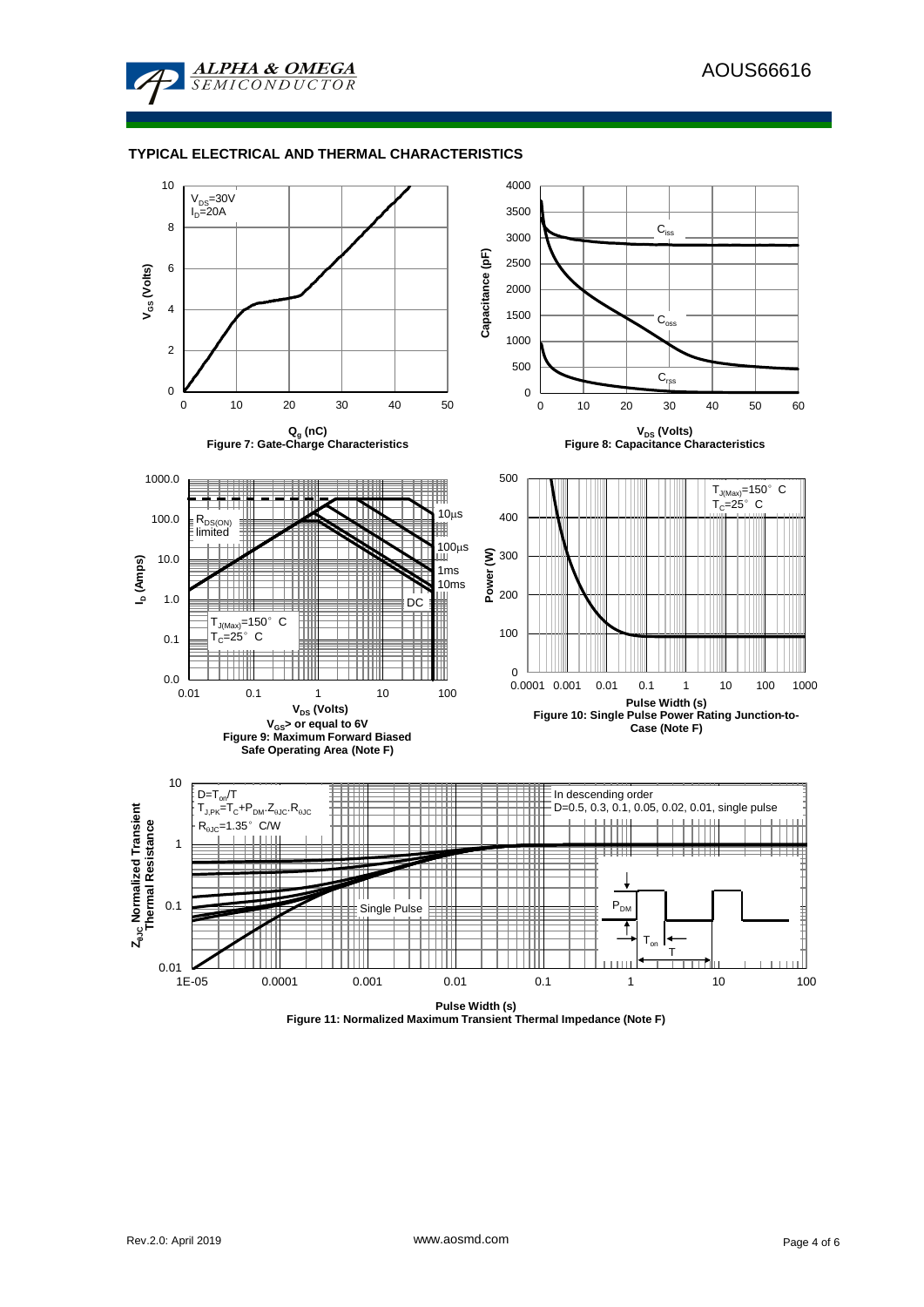

#### **TYPICAL ELECTRICAL AND THERMAL CHARACTERISTICS**



**Figure 16: Normalized Maximum Transient Thermal Impedance (Note H)**